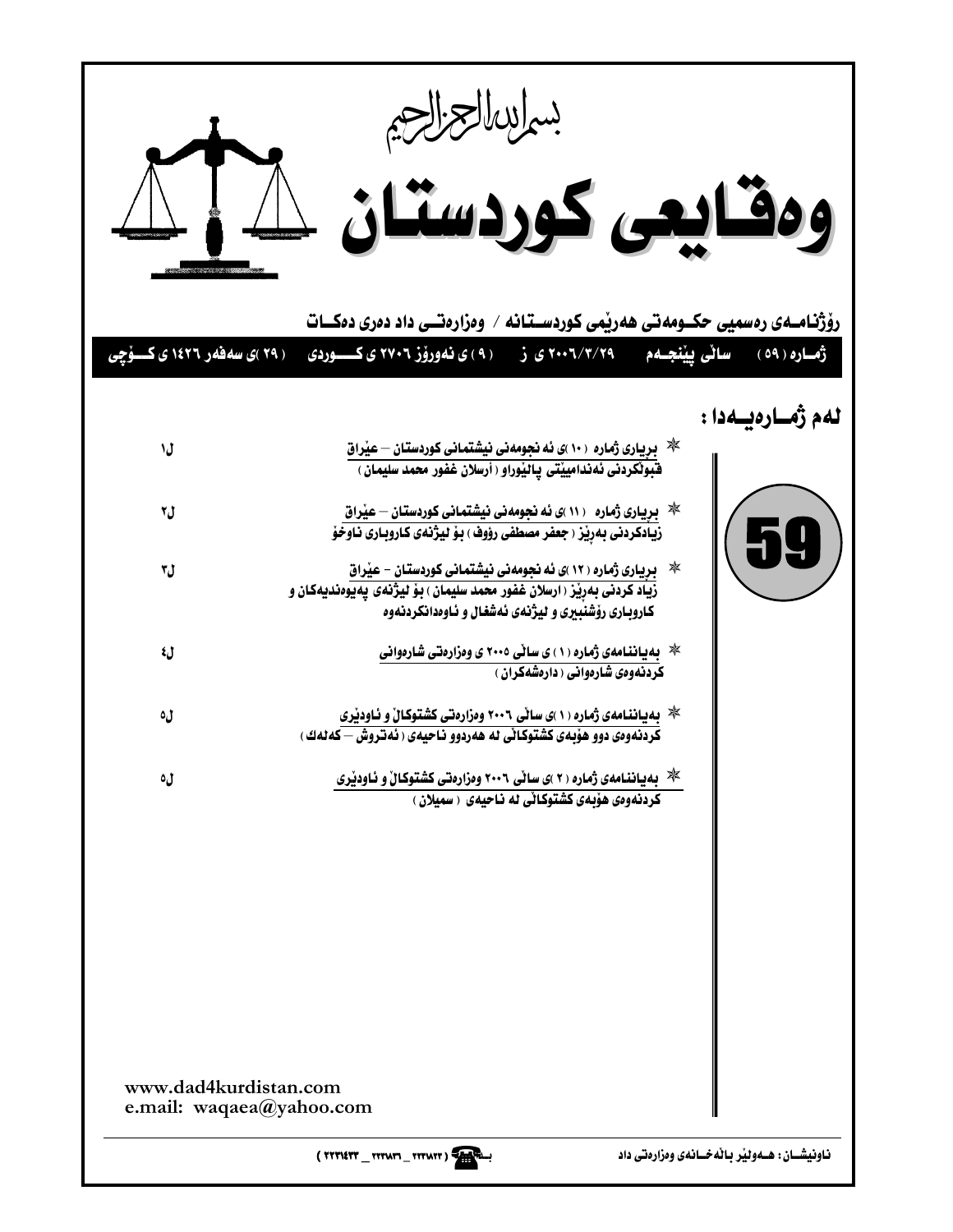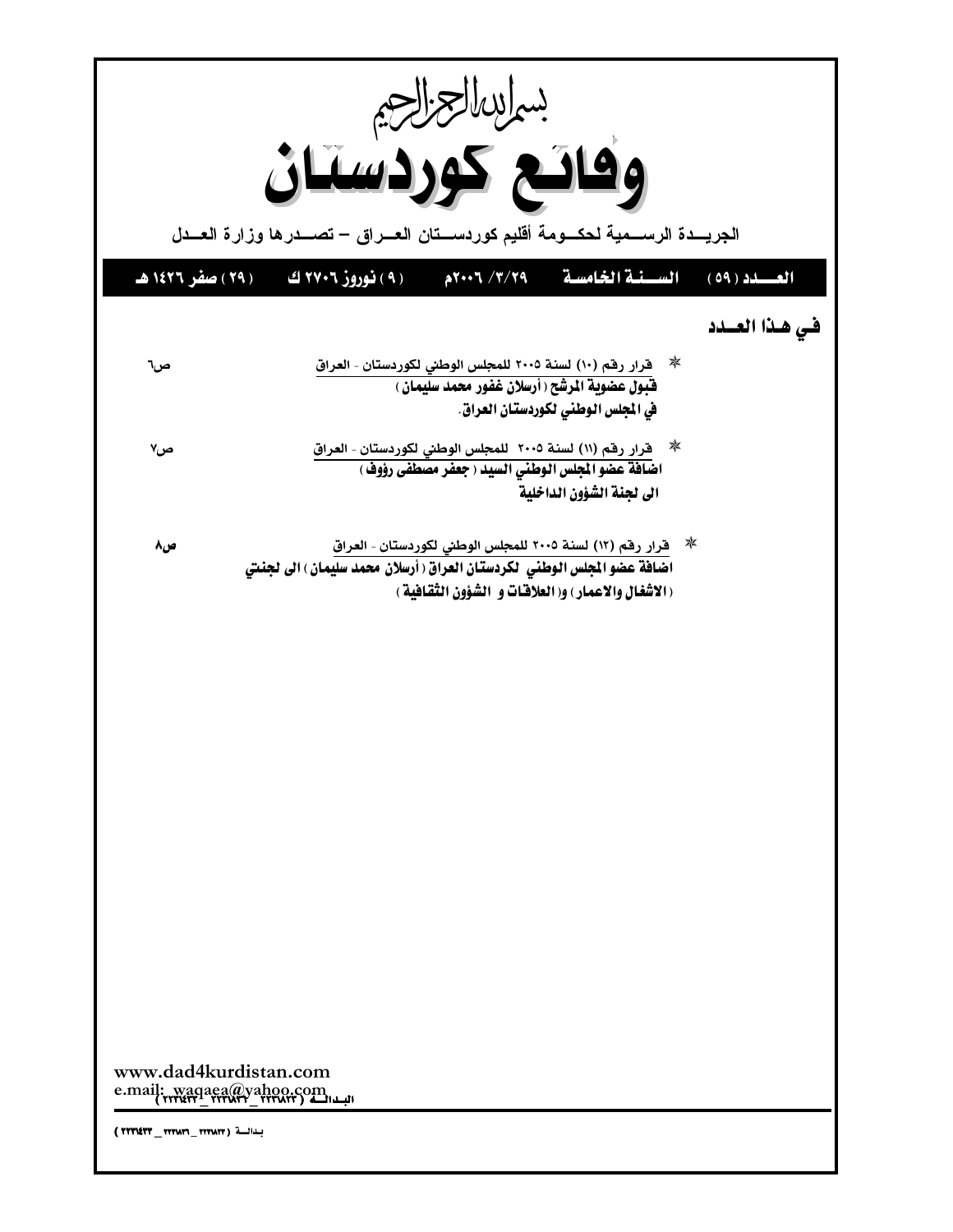بهناوى خوداى بهخشندهو دلۆڤان ىەناوى گەنەوە ئه نجومەنى نيشتمانيي كوردستان — عيْراق ژمارەي بريار: ۱۰ رۆژى بريار: ۲۰۰۵/۱۲/۲۷

بريار

یسشت بهستن به حوکمی برگ (۲)ی ماددهی (۲۷) لـه یاسای ژماره (۱)ی سالی ۱۹۹۲ هـهموارکراوو، مـاددهى (١٢) لـهيێرۆى نـاوخۆى ژمـاره (١)ى سـالْي (١٩٩٢)ى هـهمواركراوى ئەنجومەنى نيشتمانيى كوردستان — عێراق، ئەنجومەن لەدانيشتنى رۆژى (٢٧/٢٧/١٢)يدا ئـﻪم بريارەى خوارەوەىدا: ىەكەم:

قبـولْکردنی ئەنـدامێتیی پـالْێوراو (أرسـلان غفـور محمـد سـلێمان) لــه ئەنجومـەنی نیـشتمانیی كوردستاندا – عيّراقدا.

### دوومم:

لەبەرئەوەي يالێوراو لەرۆژى (١٢/٢٧/ ٢٠٠٥/١٢/مىوێندى ياسايى خواردووە، بۆيە ئەندامێتيەكـەي له ئەنجومەنى نيشتمانيى كوردستان – عيراقدا، لە رۆژى (١٢/٢٧/ ٢٠٠٥) موه كارا دەبيّت. سيبهم: پێويسته سەرۆكايەتى ئەنجومەن ئەم بريارە جێبەجىٚ بكات. چوارمم:

ئهم برياره له رۆژى ئيقرار كردنيپەوه، رێِكـەوتى ١٢/٢٧هوەر دەخرێتـەكارو، لــه رۆژنامــهى رەسمىي (وەقايعى كوردستان) و رۆژنامەي (پەرلەمان)پشدا بلاودەكرێتەوە.

# عدنان رشاد موفتي سەرۆكى ئە نجومەنى نيشتمانيى كوردستان – عنراق

### هۆكارە زەروورەكان

لهبهرئهوهي ئەندامى يالێوراو (محمد توفيق رحيم) له (٢٠٠٥/٦/٤)موه تا رۆژى دەرچـوونى ئـهم بريــاره لـــه ســوێندخواردنى ياســايى دواكــهوتووهو، لهســهر داواى ژمــاره (١٣٧٨)ى رۆژى (۲۰۰۰/۱۰/۱۰)ی خاوەن لیستی مەلبژاردنەکە (مەکتەبی سیاسی پەکێتی نیشتمانی کوردسـتانی) ئهم برياره دەرھێنرا که ئەندامى ياڵێوراو (أرسلان غفور محمد سلێمان) جێگاي ئەندامى ياڵێوراو (محمد تۆفيق رحيم) بگرێتەوه٠

ـــه رشیفی روژنامهی وهقایعی ک ــدوردستان

www.mojkurdistan.com

ۋەسارە (٥٩)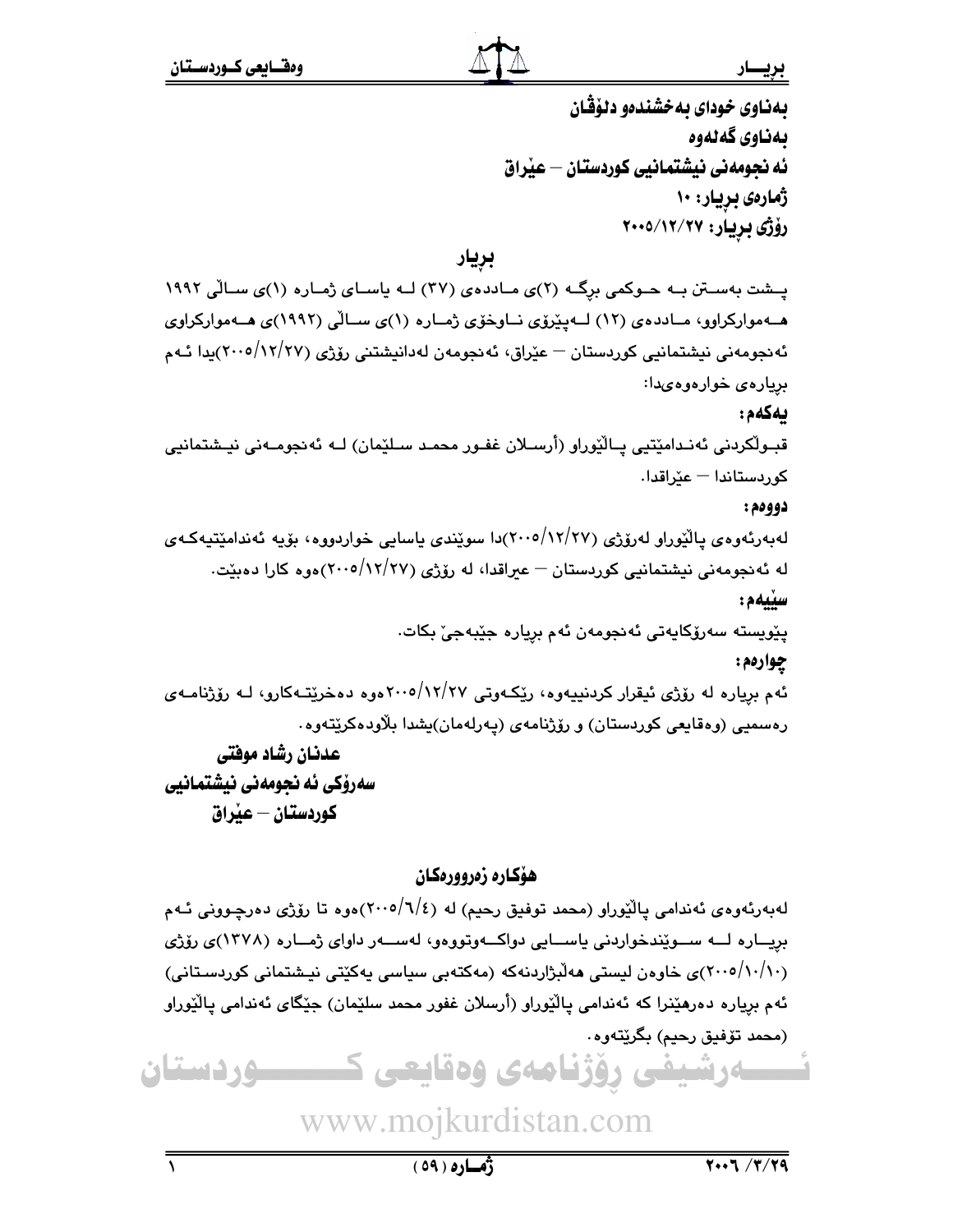بهناوى خوداى بهخشندهو دلۆڤان بەناوى گەلەوە ئه نجومهنی نیشتمانیی کوردستان — عیراق ژمارهی بریار: ۱۱ رۆژى بريار: ٢٠٠٥/١٢/٢٠٠٥

بريار

پشت به حوکمی مادده ی (۳۸) له پهیرِهوی ناوخوی ژماره (۱)ی هـهموارکراوی سـالّی (۱۹۹۲)ی ئەنجومـــەنى نيـــشتمانيى كوردســـتان – عيّــراق و، دوابـــەدواى بريـــارى ژمـــارە (٥)ى رۆژى (۲۰۰۵/٦/۱٦)، ئەنجومەن لە دانيشتني رۆژى (۲۷/۲۷/م۲۰۰)دا ئەم بريارەي خوارەوەيدا: بهكهم: ئەندامی ئەنجومەنی نیشتمانیی كوردستان — عێراق بـەرێز (جعفـر مـصطفى رؤوف) بـۆ لیژنـەی کارویاری ناوخۆ زیاد دەكرىّ. دوومم: ئهم بریاره له رۆژی ۲۰۰/۱۲/۲۷موه ئیقرار کراوهو کاری پیّ دهکریّت و، له رۆژنامـهی رهسمیـی

(وەقايعى كوردستان) و رۆژنامەي (يەرلەمان)يشدا بلاودەكريتەوە.

عهدنان رەشاد موفتى سەرۆكى ئە نجومەنى نيشتمانيى كوردستان – عيْراق

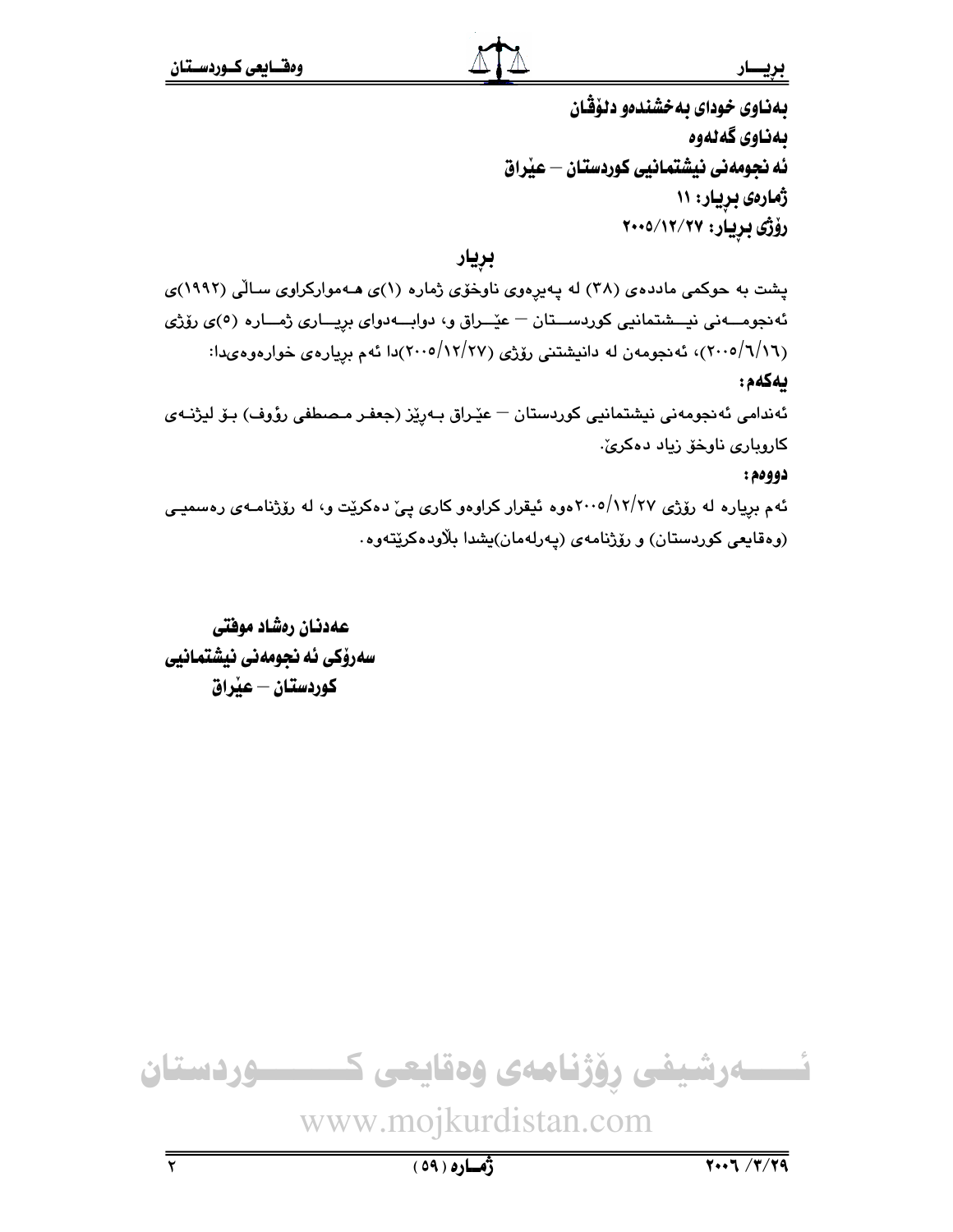بهناوى خوداى بهخشندهو دلؤقان ىمناوى گەنەوە ئه نجومهنی نیشتمانیی کوردستان – عیّراق ژمارهي بريار: ۱۲ رۆژى بريار: ۲۰۰۵/۱۲/۲۸

بريار

پشت به حوکمی مادده ی (۳۸) له پهیرِهوی ناوخوی ژماره (۱)ی هـهموارکراوی سـالّی (۱۹۹۲)ی ئەنجومـــەنى نيـــشتمانيى كوردســـتان – عيّــراق و، دوابـــەدواى بريـــارى ژمـــارە (٥)ى رۆژى (۲۰۰۵/٦/۱٦)، ئەنجومەن لە دانپشتنى رۆژى (۲۸/۲۸/م۲۰۰)دا ئەم بريارەي خوارەوەيدا: بهكهم: ئەندامى ئەنجومەنى نېشتمانيى كوردسىتان — عێـراق بـەرێز (أرسىلان غفـور محمـد سـلێمان) بـۆ لیژنهی پهیوهندییهکان و کاروباری رۆشنبیری و لیژنهی ئهشغال و ئاوهدانکردنهوه زیاد دهکریّ. دوومم: ئهم برياره له رۆژي ۲۰۰۵/۱۲/۲۸موه ئېقرار کراوهو کارې يې دهکريت و، له رۆژنامـهي رهسميـي (وەقايعى كوردستان) و رۆژنامەي (يەرلەمان)يشدا بلاودەكريتەوە.

عهدنان رهشاد موفتى سەرۆكى ئە نجومەنى نيشتمانيى كوردستان – عبّراق

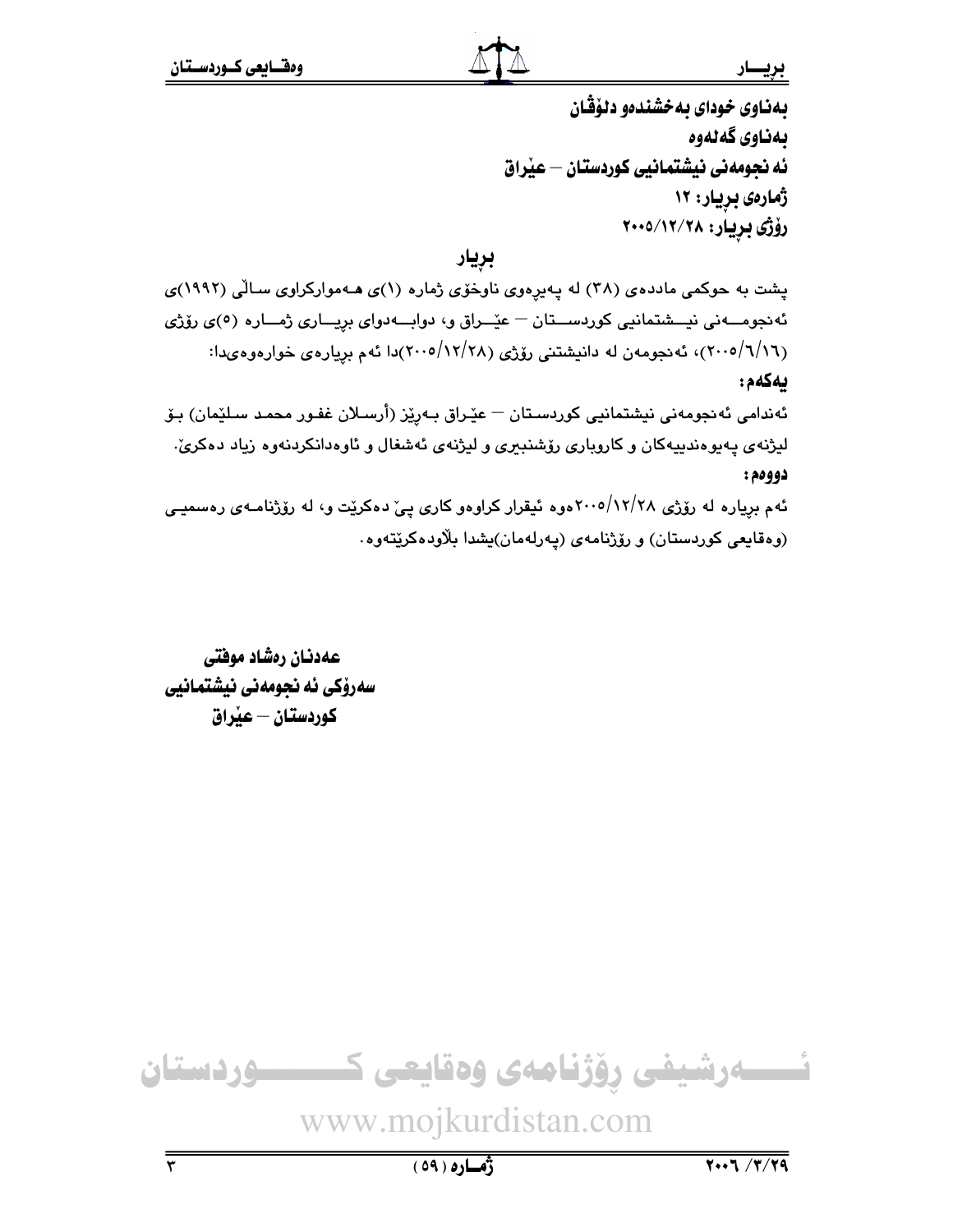هەریمی کوردستانی عیراق ئه نجومهني ومزيران ومزارهتي شارهواني فەرمانگەي ياسايى ميْژوو: ١١/١١/١٩٠٥

بهيان ژماره (١)

لەبەر كۆتايى ھاتنى ماوەي ياسايى ئەو ئاگاداريەي كە لە رۆژنامـەي (خـەبات) بلاوكرابـووەوە له ژماره (١٩٣٤) له ٢٠٠٥/١٠/١١ وه لهبهر نهبووني هيچ سكالايهك يان رهخنهيهك له هيچ لايهنێك له ماوهي باسايي که (۳۰) سي رۆژه دواي بلاوکردنهوهي ئاگاداري سهرهوه بهيٽي مـاددهي (٦) شەشەم لە ياسايى بەرێوەبردنى شارەوانيەكان ژمارە (٦) سالّى ١٩٩٢ى ھەمواركراوو بەيێى ئەو دهستهلاتهی که پیمان دراوه له ماددهی (۷) حهوتهم له پاسایی سهرهوه بریارماندا: ۱–کردنهوهی شارهوانی (دارهشهکران) له ناحیهی دارهشهکران کهسـهر بـه پارێزگـای هـهولێرهو بەيلەى چوارەم.

٢-ئهم بهيانه جێبهجيّ دهكرێت له رۆژي بلاوكردنهوهي له رۆژنامهي (وهقايعي كوردستان).

بارزان محسن دزهيي وهزيري شارهواني

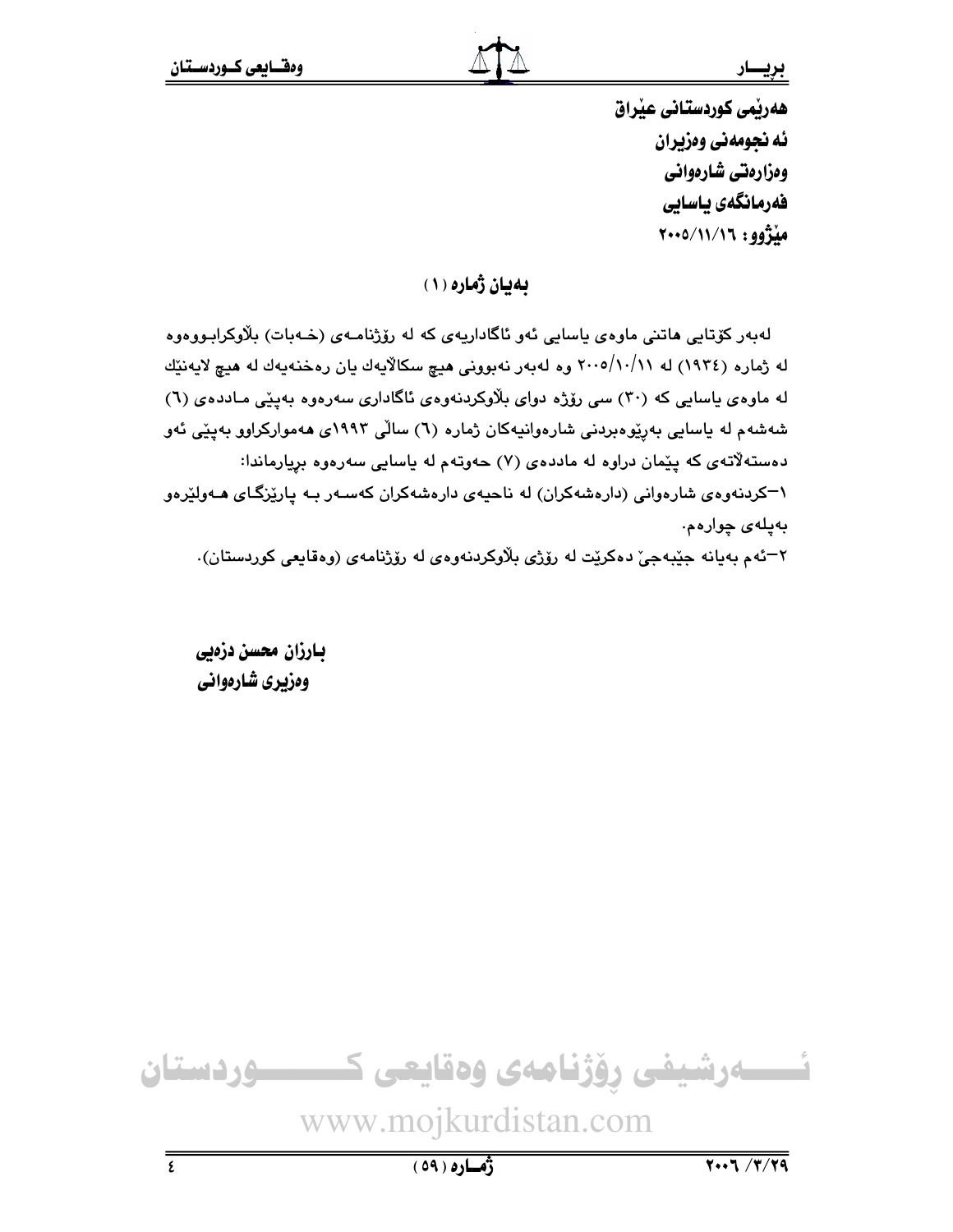ومزارهتي كشتوكال و ئـاودێري بەرپوەبەرايەتى گشتى ديوان بهږیوهبهرایهتی کارگیری و خویهتی مڏژوو/ ۲۰۰٦/۳/۷

بهبان ژماره (١)

لەپێناو بەرژەوەندى گشتى بەرێوەبردنى ئيش و كار. پالْپشت بـه برگـه / ۲ لـه مـادده/ ٦ لـه ياسـاى ژمـاره/٥٠ي سـالّى/٢٠٠٠ (ياسـاى يهكـهم ههموارکردنی یاسای وهزارهتمان ژماره $\langle\cdot/\rangle$ ی سالّی / ۱۹۹۲) بریارماندا به $\langle$ ۱–کردنهوهی ئهو (۲) دوو هۆبه کشتوکالیهی کهلهخوارهوه دیاریمان کردون له بهریوهبهرایهتی گشتی کشتوکالّی پارێزگای دمۆك. أ־مۆبەي كشتوكالْي لەناحيەي ئەتروش سەر بە قەزاي شێخان. ب–هۆبەي كشتوكالى لەناحيەي كەلەك سەر بە قەزاي ئكرىّ. ٢-ئەو بەيانە لە رۆژى دەرجوونى جێبەجىٰ دەكرێت.

ازاد عزالدين ملاافندى وهزيري كشتوكال و ئـاودێري

> ومزارمتي كشتوكال و ئـاودێري بەرپوەبەرايەتى گشتى ديوان بهریوهبهرایهتی کارگیری و خویهتی مڏژوو/ ٢٠٠٦/٣/١٢

بهيان ژماره ( ۲ )

لەپێناو بەرژەوەندى گشتى بەرێوەبردنى ئيش و كار. یالْیـشت بـه برگـه / ۲ لــه مـادده/ ٦ لــه یاسـای ژمـاره/۵۰ ی سـالی/۲۰۰۰ (یاسـای یهکـهم ههموارکردنی یاسای وهزارهتمان ژماره / ۱۰/ی سالی / ۱۹۹۲) بریارماندا به/ ۱–کردنهوهی (هۆبەی کشتوکالی سمیلان) لەناحیەی سمیلان و ئـهو هۆبەیـهش سـەر بـه (لقـی کشتوکاڵی چۆمان) دەبێت.

٢–ئەو بەيانە لە رۆژى دەرچوونى جێبەجىؒ دەكرێت.

ازاد عزالدين ملاافلدى وهزيري كشتوكيال و ئـاودێري ـەرشيفى رۆژنامەى وەقايع

www.mojkurdistan.com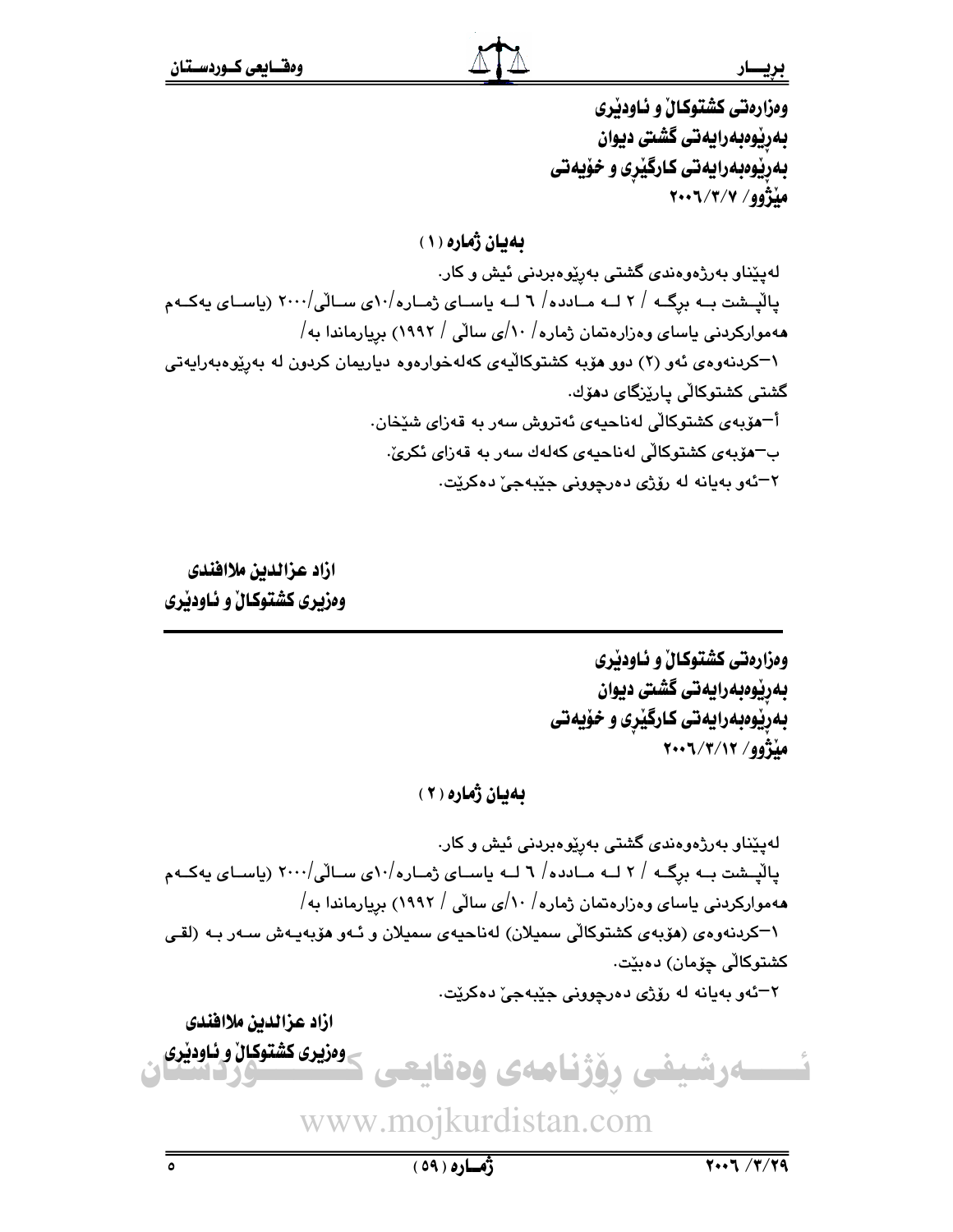بسم الله الرحمن الرحيم ياسم الشعب المجلس الوطني لكوردستان – العراق رفق القرار: ١٠ تاريخ القرار: ٢٧/١٢/٢٠٠٥

## قرار

استنادا إلى حكم الفقرة (٢) من المادة (٣٧) من القانون رقم (١) لسنة ١٩٩٢ المعدل والمادة (١٢) من النظـام الـداخلي للمجلـس الـوطني لكوردسـتان — العـراق رقـم (١) لـسنة ١٩٩٢ المعـدل، قـرر المجلس الوطني لكوردستان العراق بجلسته المنعقدة بتاريخ ١٢/٢٧/٢٧ مايلي: اولاً: قبول عضوية المرشح (ارسلان غفور محمد سليمان) في المجلس الوطني لكوردستان العراق. **ثْـانيـا**ً: لأداء المرشح اليمبن القانونيــة في ٢٠٠٥/١٢/٢٧ عليــه تكـون عـضويته في المجلـس الـوطني لكوردستان العراق نافذة اعتباراً من ١٢/٢٧/٢٧. **ثَـالثَـا**ً: على رئاسة المجلس تنفيذ القرار. رابِعاً: يكون مذا القرار نافذا اعتباراً من تاريخ إقراره في ٢٠٠٥/١٢/٢٧ وينـشر في الجريـدة الرسميـة (وقائم کوردستان) و جریدة (پرلمان).

عدنان رشاد المفتى رئيس الجلس الوطني لكوردستان – العراق

### الأسياب الموجية

بالنظر لتخلف العضو المرشح (محمد توفيق رحيم) عن أداء اليمين القانونية منذ ٢٠٠٥/٦/٤ ولغاية تاريخ هذا القرار وبناءا على طلب صـاحب القائمـة الانتخابيـة (المكتـب الـسياسي للاتحـاد الـوطني الكوردسـتاني) المـرقم (١٣٧٨) في ٢٠٠٥/١٠/١٠ فلقـد صـدر هـذا القـرار بـإحلال العـضو المرشـح (أرسلان غفور محمد سليمان) محل العضو المرشح (محمد توفيق رحيم).



www.mojkurdistan.com

ژماره (٥٩)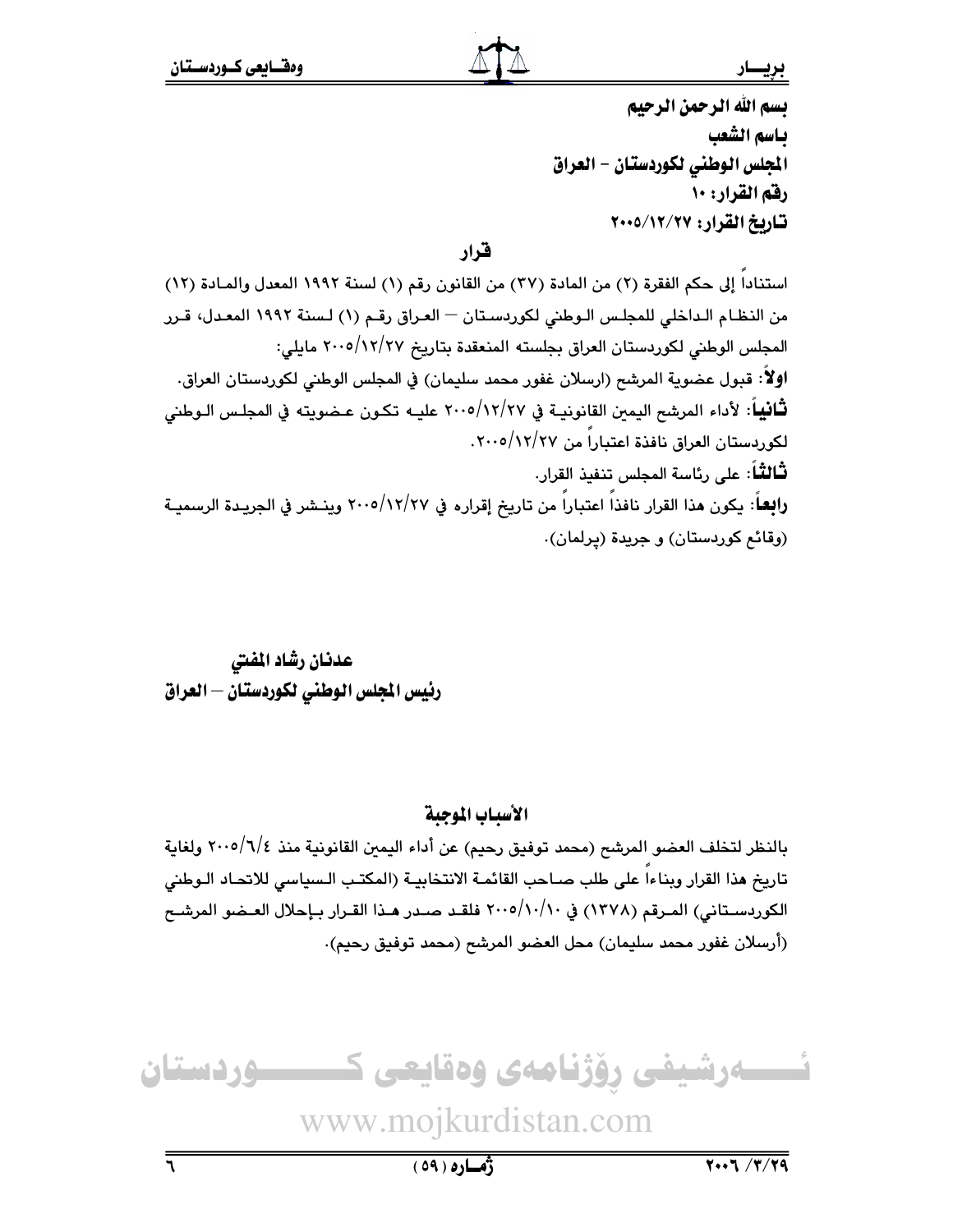يسم الله الرحمن الرحيم باسم الشعب المجلس الوطنى لكوردستان — العراق رفقم القرار ١١: تاريخ القرار : ٢٧/١٢/٢٠٠٥

قرار

استناداً لحكم المادة (٣٨) من النظام الداخلي للمجلس الوطني لكوردستان – العراق رقم (١) لسنة ١٩٩٢ المعدل ، وإلحاقاً بالقرار المرقم (٥) في ٢٠٠٥/٦/١٦ ، قرر المجلس بجلسته المنعقدة بتـاريخ ۲۰۰۵/۱۲/۲۷ مایلی: اولا : يضاف عضو المجلس الوطني لكوردستان العراق (جعفر مـصطفى رؤوف) إلى لجنـة الـشؤون الداخلية. ثانيا : يعتبر هذا القرار نافذاً من تاريخ اقـراره في ١٢/٢٧/٥/١٢/ وينـشر في الجريـدة الرسميـة وقـائـع كوردستان وجريدة (پرلمان ).

عدنان رشاد المفتى رئيس المجلس الوطنى لكوردستان — العراق